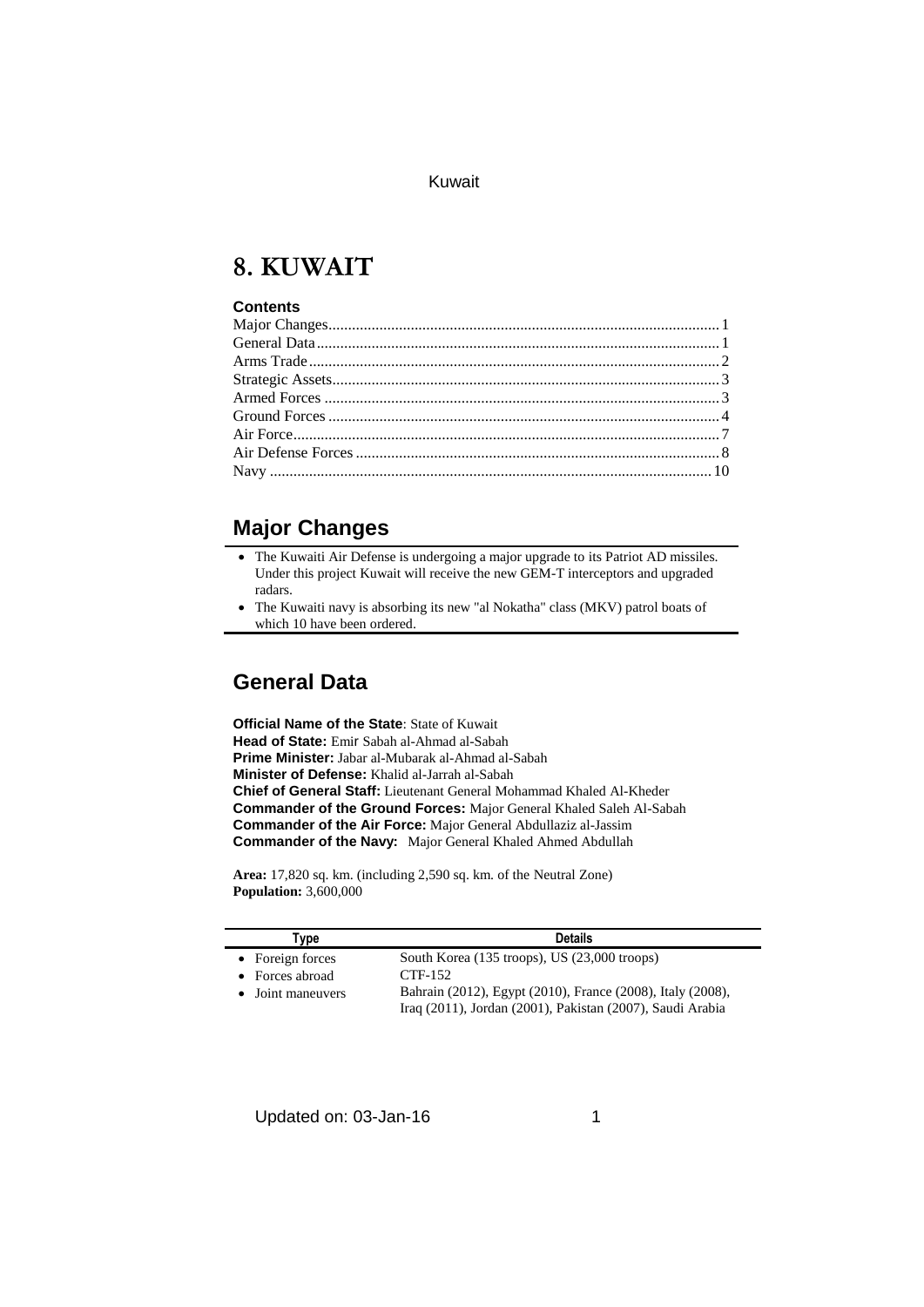| Tvpe                  | <b>Details</b>                                                                                                                                                                                             |
|-----------------------|------------------------------------------------------------------------------------------------------------------------------------------------------------------------------------------------------------|
| • Security agreements | $(2011)$ , UAE $(2009)$ , UK $(2011)$ , US $(2012)$<br>Belarus (2001), France (2007), GCC countries, Germany<br>(2007), Iran (2002), Italy (2003), NATO (2006), PRC,<br>Russia, South Africa(2002), UK, US |

## **Arms Trade**

| Country  | Type                           | <b>Details</b>                                                                                                                                                                                                                                                                                                          |
|----------|--------------------------------|-------------------------------------------------------------------------------------------------------------------------------------------------------------------------------------------------------------------------------------------------------------------------------------------------------------------------|
| Egypt    | • Military training            | Training cadets from Air Force and National<br><b>Guards</b> (2010)                                                                                                                                                                                                                                                     |
| France   | Arms transfers                 | VBL APCs (2009), Upgrading of P-37 BRL<br>vessels $(2010)$                                                                                                                                                                                                                                                              |
|          | Military training              | Trainees in France (2012)                                                                                                                                                                                                                                                                                               |
| Jordan   | Military training              | Training of Special Forces, Training cadets<br>from National Guards (2011)                                                                                                                                                                                                                                              |
| Pakistan | Maintenance aid                | Operating of naval dockyard (2008)                                                                                                                                                                                                                                                                                      |
|          | Military training<br>$\bullet$ | Training of National Guard (2008)                                                                                                                                                                                                                                                                                       |
| UK       | Military training              | Training of Coast Guard (2010)                                                                                                                                                                                                                                                                                          |
| US       | Arms transfers                 | MKV patrol boats (2012), Patriot GEM-T<br>and PAC-3 missiles (2012), Flight simulator<br>(2010), PBs (2009), Upgrading Desert<br>Warrior IFVs (2009), Upgrading of FPS-117<br>radar (2009), Desert Chameleon IFVs<br>(2010), C-17 transport aircraft (2010), AIM-<br>9X AAMs (2012), AGM-114R3 Hellfire<br>ATGMs (2012) |
|          | Maintenance aid                | Maintenance of F/A-18 aircrafts (2012),<br>Maintenance of Apache Longbow<br>helicopters (2012)                                                                                                                                                                                                                          |
|          | Military training              | Advisers with Kuwaiti National Guard<br>(2012)                                                                                                                                                                                                                                                                          |

# **Arms Procurement and Security Assistance Received**

#### **Arms Sales and Security Assistance Extended**

| Country | <b>vpe</b>   | <b>Details</b>                              |
|---------|--------------|---------------------------------------------|
| Canada  | • Facilities | Logistics base for Canadian forces in       |
|         |              | Afghanistan (2011)                          |
| US      | • Assistance | Annual grant for US force in Kuwait         |
|         | • Facilities | Facilities for US forces, stationing of Air |
|         |              | Control radar                               |
|         |              |                                             |

1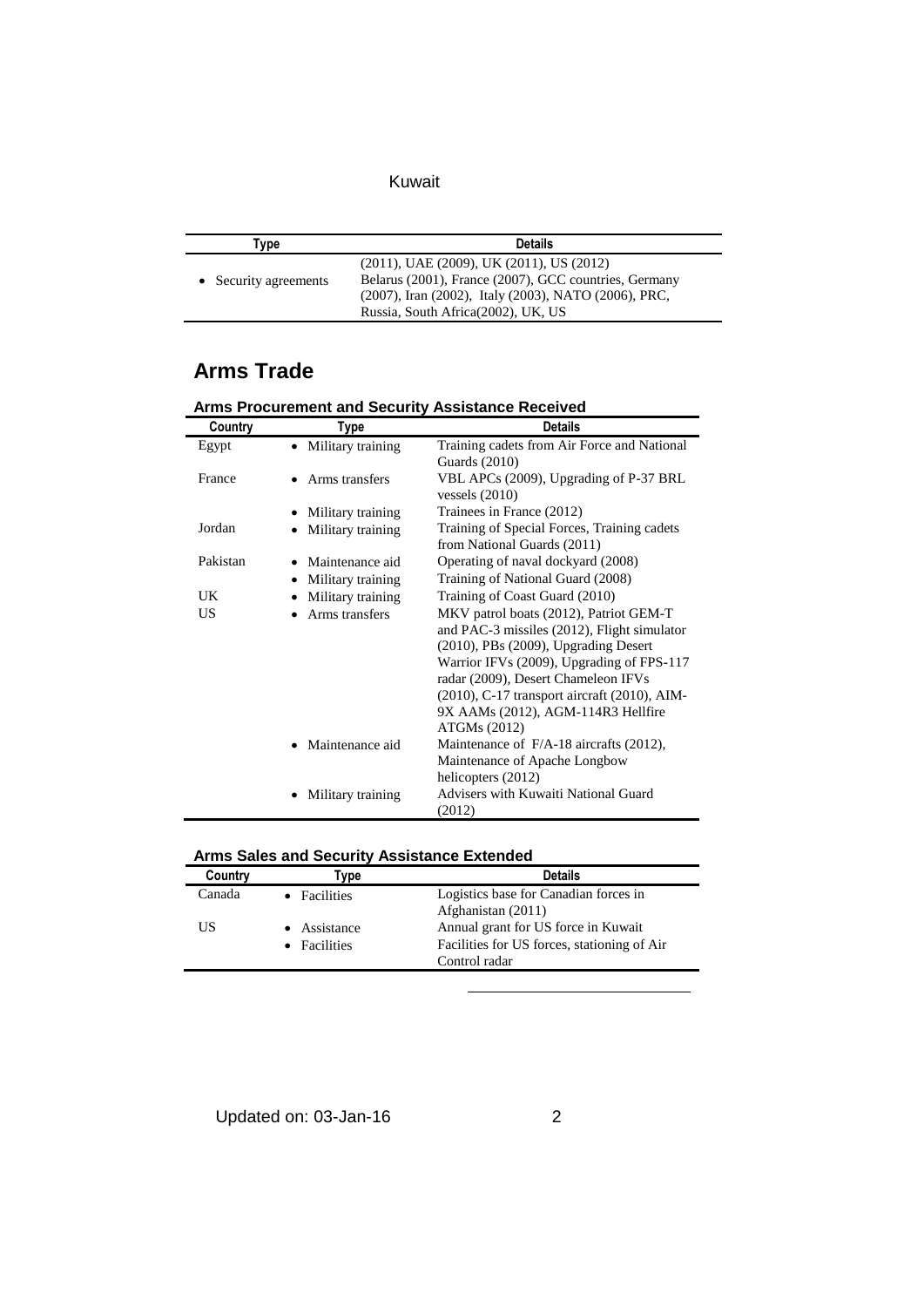#### **Defense Production**

|       |                                                                                          | M |  |
|-------|------------------------------------------------------------------------------------------|---|--|
|       | Air force equipment                                                                      |   |  |
|       | Jurnass UAV                                                                              |   |  |
| Note: | M - manufacture (indigenously developed)<br>P - production under license<br>A - assembly |   |  |

# **Strategic Assets**

#### **NBC Capabilities**

| Nuclear capability                                                                   |
|--------------------------------------------------------------------------------------|
| No known nuclear activity. Nuclear cooperation accords with Egypt. Party to the NPT. |
| Chemical weapons and protective equipment                                            |
| Fuchs (Fox) ABC detection vehicle (11), Personal protective equipment, unit          |
| decontamination equipment.                                                           |
| No known CW activities. Party to the CWC.                                            |
| <b>Biological weapons</b>                                                            |
| No known BW activities. Party to the BWC.                                            |
|                                                                                      |

#### **Command and Control Assets**

| <b>Name</b>   | <b>Description</b>                                                                                                                   |
|---------------|--------------------------------------------------------------------------------------------------------------------------------------|
| Air defense   |                                                                                                                                      |
| <b>ADGE</b>   | National Early Warning system, combining ground-based and<br>aerostat radars, and linking national command center with AD<br>assets. |
| Belt of       | Joint GCC communication network, combining national Aerial                                                                           |
| Cooperation   | surveillance assets of GCC members.                                                                                                  |
| Sky Guard     | Local command and control system for AD assets                                                                                       |
| <b>Border</b> |                                                                                                                                      |
| Surveillance  |                                                                                                                                      |
| <b>BSS</b>    | National border surveillance system. Linking command centers                                                                         |
|               | with CCD, sensors, and ground surveillance radars.                                                                                   |

## **Armed Forces**

| <b>Order-of-Battle</b> |        |        |        |        |        |
|------------------------|--------|--------|--------|--------|--------|
| Year                   | 2008   | 2009   | 2010   | 2011   | 2012   |
| General data           |        |        |        |        |        |
| Personnel              | 15.500 | 15.500 | 15.500 | 15.500 | 15,500 |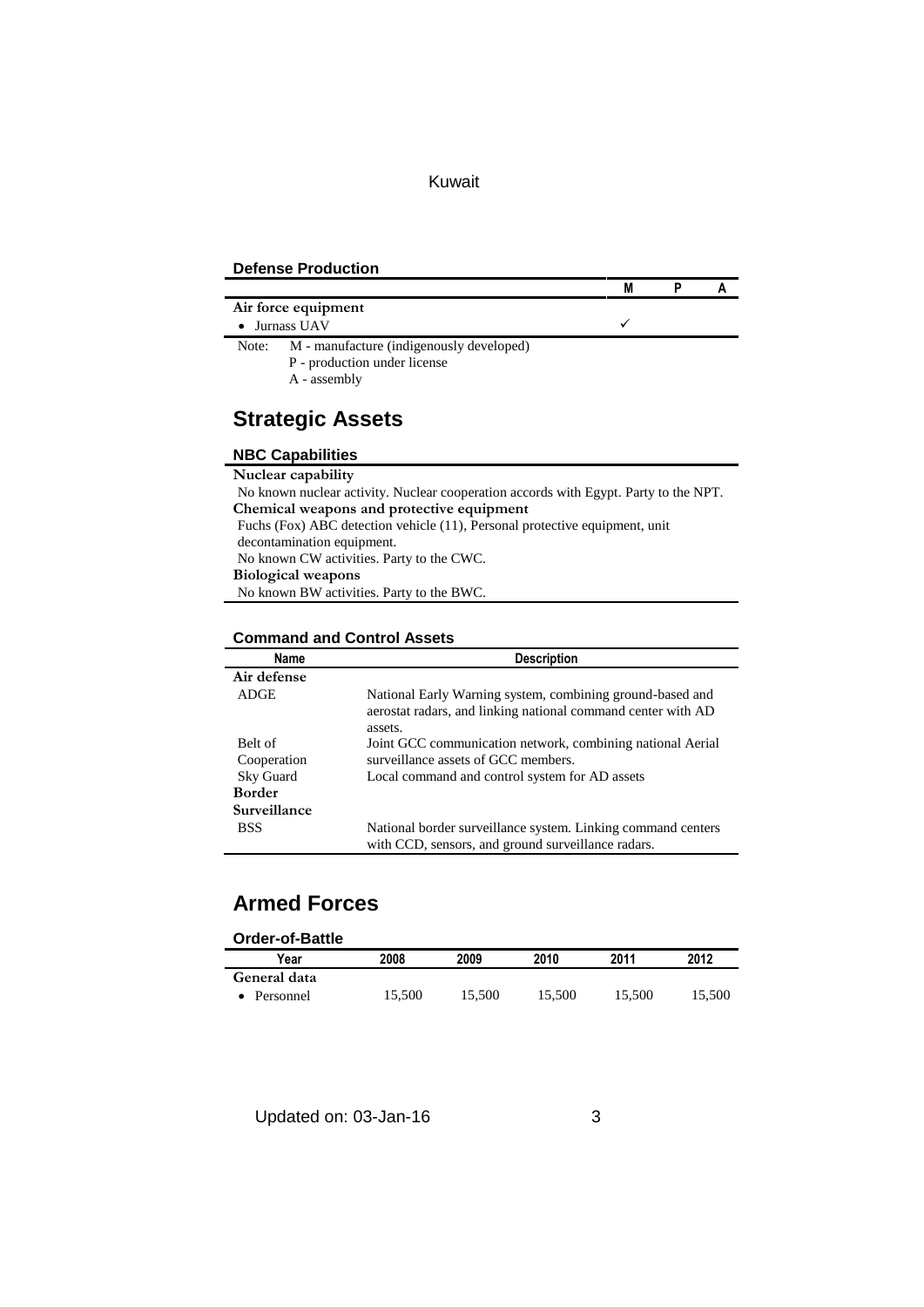| Kuwait |  |  |
|--------|--|--|

| Year                     | 2008      | 2009      | 2010      | 2011       | 2012      |
|--------------------------|-----------|-----------|-----------|------------|-----------|
| (regular)                |           |           |           |            |           |
| <b>Ground Forces</b>     |           |           |           |            |           |
| Number of<br>٠           | 7         | 7         | 7         | $\tau$     | 7         |
| brigades                 |           |           |           |            |           |
| Tanks<br>٠               | 293 (483) | 368 (483) | 368 (483) | 368 (483)  | 368 (483) |
| APCs/AFVs                | 690 (920) | 710 (940) | 716 (946) | 740 (970)  | 740 (970) |
| Artillery                | 147 (177) | 147 (177) | 147 (177) | 147 (177)  | 147 (177) |
| <b>Air Force</b>         |           |           |           |            |           |
| Combat aircraft          | 39 (58)   | 39(58)    | 39(58)    | $39*$      | 39        |
| Transport<br>aircraft    | 5         | 5         | 5         | 5          | 5         |
| Helicopters<br>$\bullet$ | 39 (48)   | 39 (48)   | 39(48)    | 43 $(48)*$ | 43 (48)   |
| <b>Air Defense</b>       |           |           |           |            |           |
| <b>Forces</b>            |           |           |           |            |           |
| Heavy SAM<br>$\bullet$   | 11        | 11        | 11        | 11         | 11        |
| batteries                |           |           |           |            |           |
| Medium SAM               | 6         | 6         | 6         | 6          | 6         |
| batteries                |           |           |           |            |           |
| Navy                     |           |           |           |            |           |
| Combat vessels           | 10        | 10        | 10        | 10         | 10        |
| Patrol craft             | 86        | 86        | 86        | 87         | 91        |

\* Due to change in estimate.

#### **Personnel**

|                      | Regular | <b>Reserves</b> | Total  |  |
|----------------------|---------|-----------------|--------|--|
| <b>Ground Forces</b> | 11,000  | 24,000          | 35,000 |  |
| Air Force            | 2,500   |                 | 2,500  |  |
| Navy                 | 2,000   |                 | 2,000  |  |
| <b>Total</b>         | 15,500  | 24,000          | 39,500 |  |
| Paramilitary         |         |                 |        |  |
| National Guard       | 10,000  |                 | 10,000 |  |
| Civil Defense        | 2,000   |                 | 2,000  |  |

## **Ground Forces**

#### **Formations**

|                       | Independent brigades / groups | Independent battalions |
|-----------------------|-------------------------------|------------------------|
| Armored               |                               |                        |
| Mechanized            |                               |                        |
| Artillery             |                               |                        |
| <b>Border Defense</b> |                               |                        |
| Royal Guard           |                               |                        |
| Commando              |                               |                        |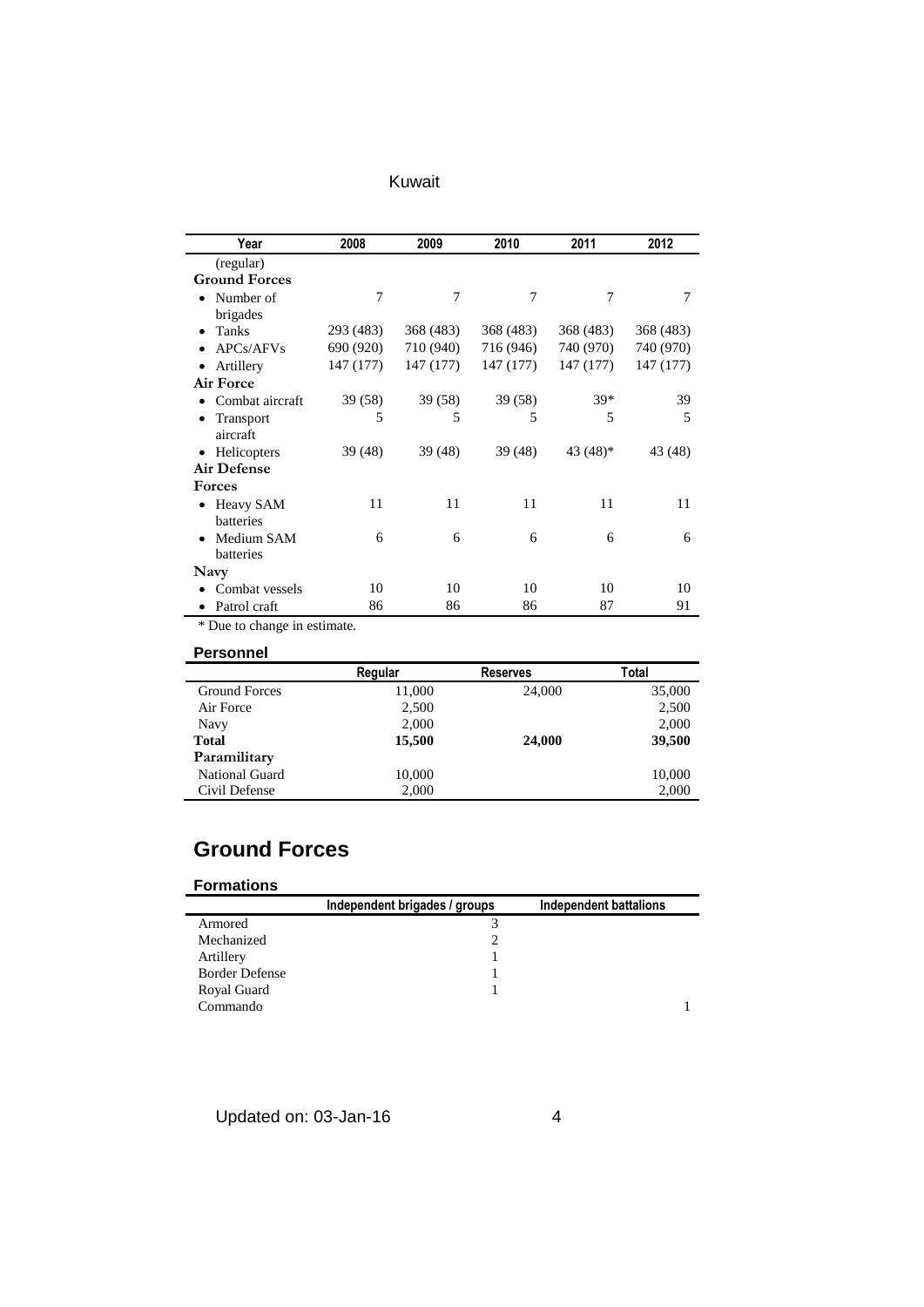|                             | Independent brigades / groups |                |              | <b>Independent battalions</b> |
|-----------------------------|-------------------------------|----------------|--------------|-------------------------------|
| <b>Total</b>                |                               | 8              |              | 1                             |
|                             |                               |                |              |                               |
| <b>Tanks</b>                |                               |                |              |                               |
| <b>Model</b>                | Quantity                      | In service     | <b>Since</b> | <b>Notes</b>                  |
| <b>MBTs</b>                 |                               |                |              |                               |
| High quality                |                               |                |              |                               |
| • M1A2 Abrams               | 218                           | 218            | 1994         |                               |
| $\bullet$ M-84              | 200                           | 150            | 1990         |                               |
| Subtotal                    | 418                           | 368            |              |                               |
| Medium and low              |                               |                |              |                               |
| quality                     |                               |                |              |                               |
| • Chieftain                 | 45                            | $\mathbf{0}$   | 1977         |                               |
| Vickers Mk 1<br>$\bullet$   | 20                            | $\overline{0}$ | 1970         |                               |
| Subtotal                    | 65                            | $\overline{0}$ |              |                               |
| <b>Total</b>                | 483                           | 368            |              |                               |
|                             |                               |                |              |                               |
|                             |                               |                |              |                               |
| <b>APCs/AFVs</b>            |                               |                |              |                               |
| Model                       | Quantity                      | In service     | Since        | <b>Notes</b>                  |
| <b>APCs</b>                 |                               |                |              |                               |
| M-113                       | 230                           | 60             | 1981         | 8 M-901 ITV                   |
| Fahd                        | 60                            | $+$            | 1994         |                               |
| M577<br>$\bullet$           | 40                            | 40             | 1995         | Artillery command             |
| Subtotal                    | 330                           | ~100           |              | post vehicle                  |
| <b>IFVs</b>                 |                               |                |              |                               |
| • Desert Chameleon          | 29                            | 29             | 2010         |                               |
| • Pandur                    | 60                            | 60             | 1998         | Various models;               |
|                             |                               |                |              | <b>With National</b>          |
|                             |                               |                |              | Guard                         |
| BMP-3<br>$\bullet$          | 120                           | 120            | 1995         |                               |
| BMP-2                       | 76                            | 76             | 1988         |                               |
| Desert Warrior<br>$\bullet$ | 254                           | 254            | 1994         | To be upgraded                |
| Subtotal                    | 539                           | 539            |              |                               |
| Reconnaissance              |                               |                |              |                               |
| • Pandur LCT 90mm           | 10                            | 10             | 1998         |                               |
| Light armored               |                               |                |              |                               |
| vehicles                    |                               |                |              |                               |
| Panhard VBL                 | 40                            | 40             | 1997/        | With National                 |
|                             |                               |                | 2009         | Guard                         |
| Shorland S600               | 22                            | 22             | 1998         | With National                 |
|                             |                               |                |              | Guard                         |
| TM170<br>٠                  | 21                            | 21             | 1994         | National Guard                |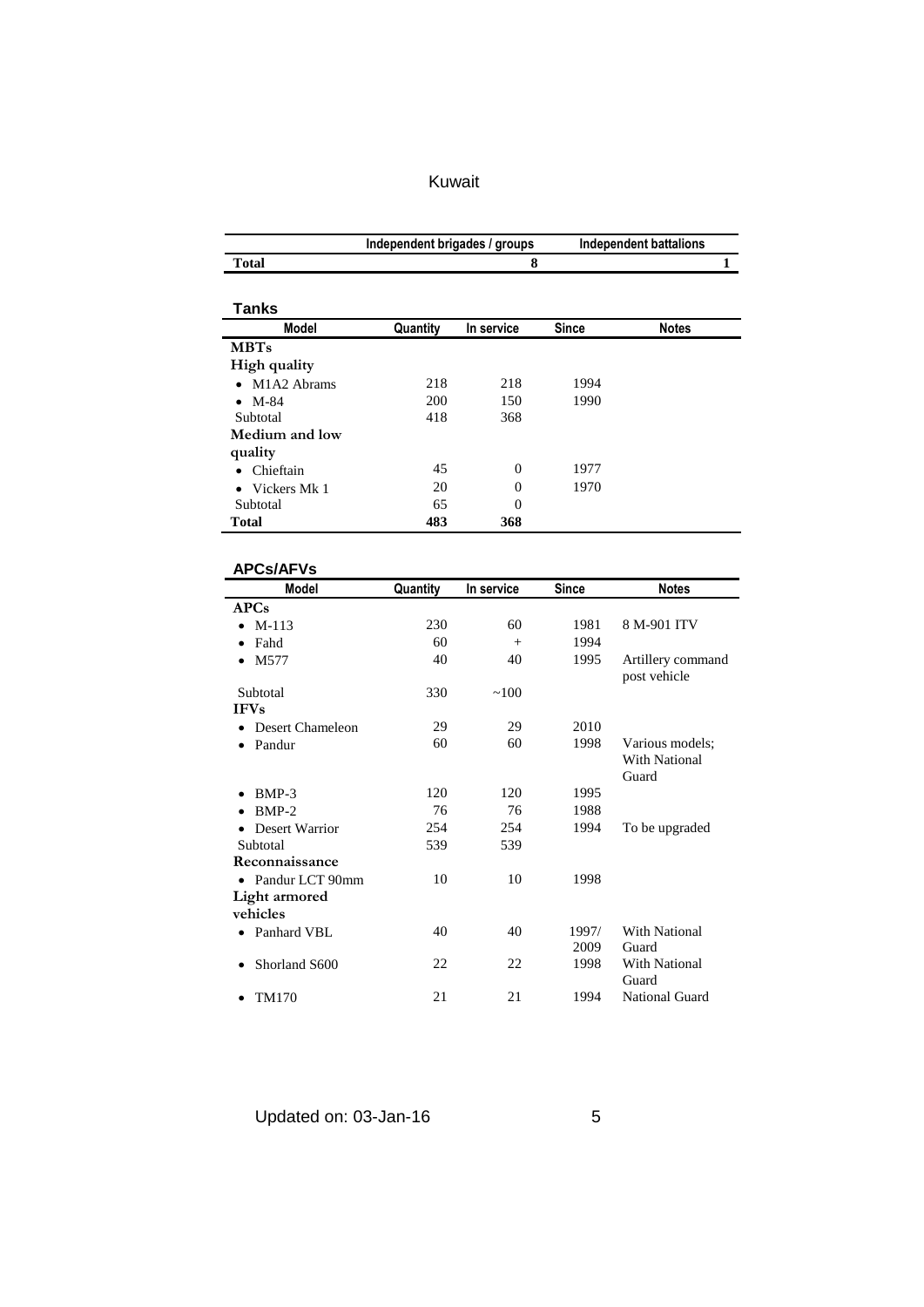| Model      | Quantity | In service | Since | <b>Notes</b>          |
|------------|----------|------------|-------|-----------------------|
| • Condor-2 | 8        |            | 2000  | <b>National Guard</b> |
| Subtotal   | 91       | 91         |       |                       |
| Total      | 970      | 740        |       |                       |

#### **Artillery**

| ALUIRTY             |          |                |       |                     |
|---------------------|----------|----------------|-------|---------------------|
| Model               | Quantity | In service     | Since | <b>Notes</b>        |
| Self-propelled guns |          |                |       |                     |
| and howitzers       |          |                |       |                     |
| 155mm PLZ-45        | 75       | 75             | 2000  |                     |
| 155mm M109<br>٠     | 23       | 23             | 1986  |                     |
| A2/A3               |          |                |       |                     |
| $155$ mm AMX-13     | 18       | $\overline{0}$ |       | In storage, offered |
| $F-3$               |          |                |       | for sale            |
| 155mm GCT AuF-<br>٠ | 12       | $\overline{0}$ | 1992  | In storage, offered |
| 1                   |          |                |       | for sale            |
| Subtotal            | 130      | 100            |       |                     |
| Mortars, under      |          |                |       |                     |
| $160$ mm            |          |                |       |                     |
| 120mm RTF-1         | ~15      | ~15            |       |                     |
| $107$ mm<br>٠       | 6        | 6              |       |                     |
| Subtotal            | ~20      | ~20            |       |                     |
| Rockets             |          |                |       |                     |
| 300mm Smerch        | 27       | 27             | 1995  |                     |
| $(BM9A52-2)$        |          |                |       |                     |
| <b>Total</b>        | 177      | 147            |       |                     |

### **Logistics and Engineering Equipment**

AARDVARK Mk.3 flail, M88 ARVs (14)

## **Anti-Tank Missiles**

| <b>Model</b>               | Launchers      | <b>Missiles</b> | <b>Since</b> | <b>Notes</b>     |
|----------------------------|----------------|-----------------|--------------|------------------|
| $\bullet$ AT-4 Spigot      | $^{+}$         | 80              | 1994         |                  |
| • AT-5 Spandrel            | $^{+}$         | 240             | 1994         |                  |
| • AT-10 Bastion            | $\overline{+}$ | 600             | 1995         |                  |
| $\bullet$ BGM-71E/F TOW-   | 82             | $^{+}$          | 1995         |                  |
| 2 RF                       |                |                 |              |                  |
| $\bullet$ M-901 ITV        | 8              | $^{+}$          |              |                  |
| $\bullet$ M-47 Dragon      | $^{+}$         | $^{+}$          |              |                  |
| <b>Future procurements</b> |                |                 |              |                  |
| $\bullet$ TOW-2A/B RF      |                |                 |              | To be mounted on |
|                            |                |                 |              | <b>IFVs</b>      |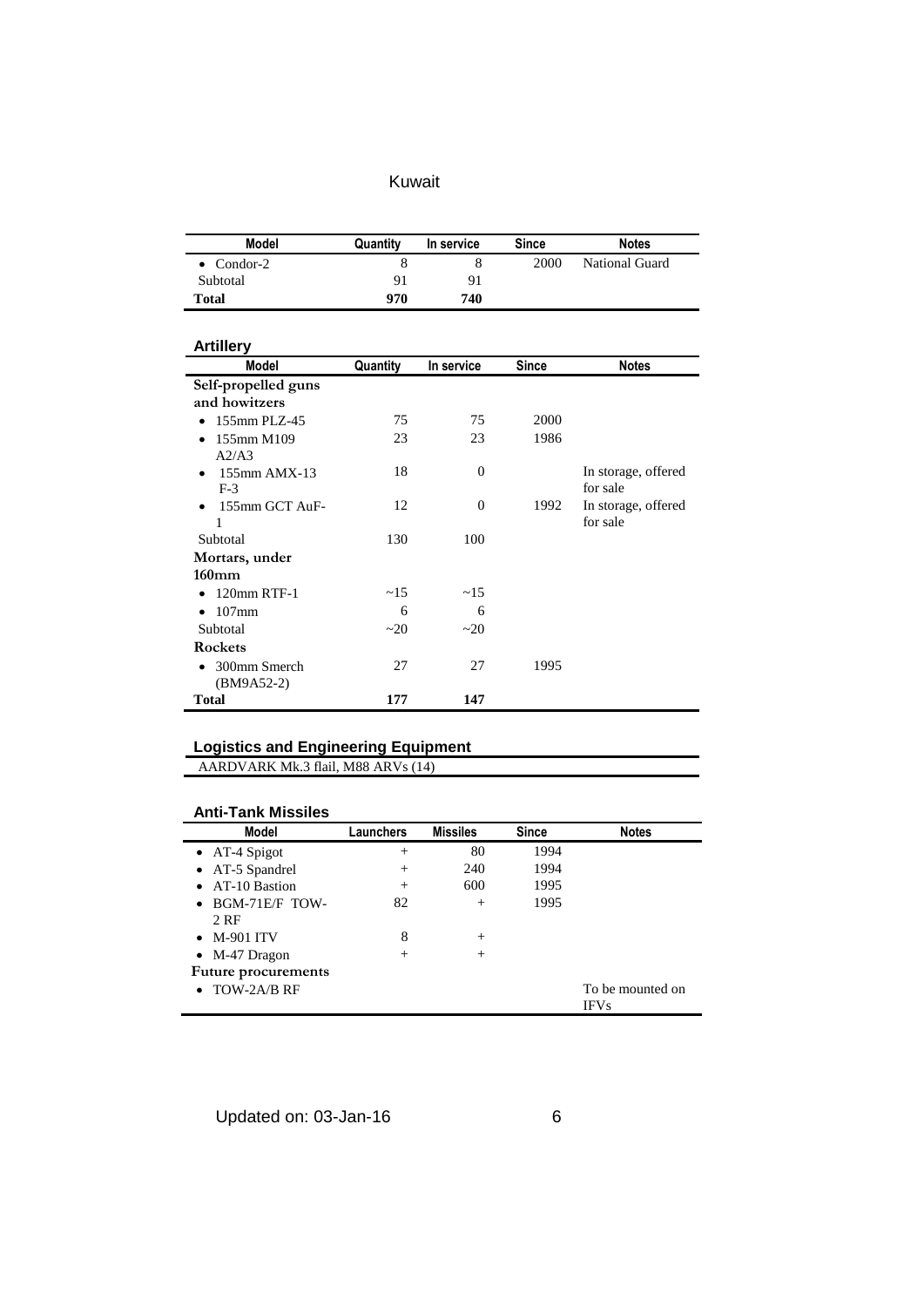## **Air Force**

#### **Order-of-Battle**

| Category            | Quantity | In service | <b>Notes</b> |
|---------------------|----------|------------|--------------|
| Combat              | 39       | 39         |              |
| $\bullet$ Transport |          |            |              |
| <b>Helicopters</b>  | 48       | 43         |              |

#### **Combat Aircraft**

| <b>Model</b>        | Quantity | In service | Since | <b>Notes</b>                                      |
|---------------------|----------|------------|-------|---------------------------------------------------|
| Advanced multi-role |          |            |       |                                                   |
| $F/A-18C/D$         | 39       | 39         | 1992  | Being upgraded;<br>Fewer pilots than<br>aircraft. |
| Total               | 39       | 39         |       |                                                   |

## **Transport Aircraft**

| Model                       | Quantity | In service | <b>Since</b> | <b>Notes</b>      |
|-----------------------------|----------|------------|--------------|-------------------|
| $\bullet$ Boeing 737-200    |          |            |              |                   |
| $\bullet$ L-100-30 Hercules |          |            | 1971         | To be upgraded    |
| $\bullet$ DC-9              |          |            | 1976         |                   |
| Total                       | 5        |            |              |                   |
| Future procurement          |          |            |              |                   |
| $\bullet$ C-17 Globemaster  |          |            |              | Arrived           |
| $\bullet$ KC-130J           | 3        |            |              | Delivery by 2013; |
|                             |          |            |              | Transport/Tankers |

### **Training and Liaison Aircraft**

| <b>Model</b>            | Quantity | In service | <b>Since</b> | <b>Notes</b> |
|-------------------------|----------|------------|--------------|--------------|
| Jet trainers            |          |            |              |              |
| Hawk 100<br>$\bullet$   | 11       | 11         | 1985         |              |
| Piston/Turbo-prop       |          |            |              |              |
| $\bullet$ S-312 (Shorts | 18       | 8          | 1995         |              |
| Tucano)                 |          |            |              |              |
| <b>Total</b>            | 29       | 19         |              |              |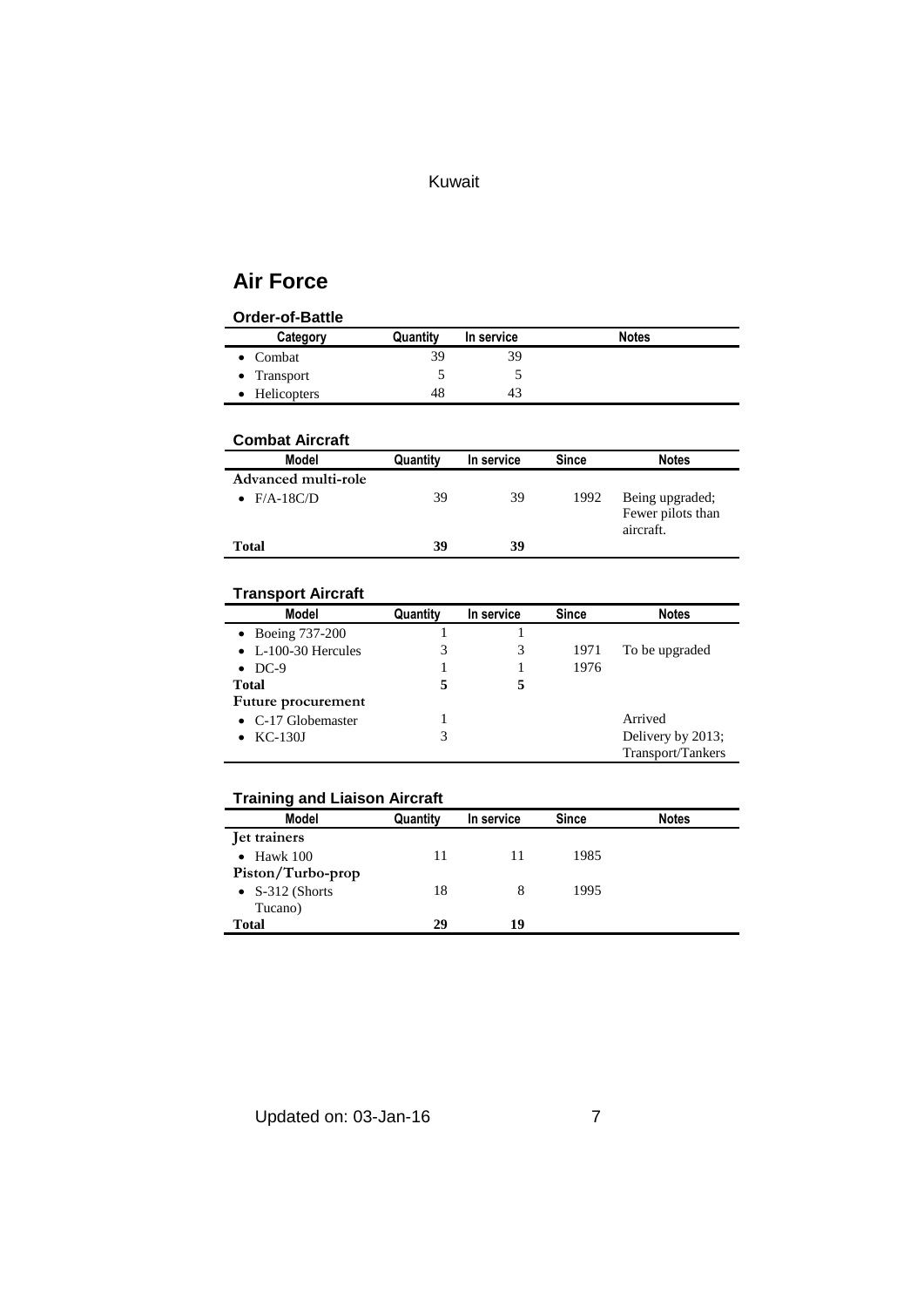#### **Helicopters**

| Model                        | Quantity | In service     | <b>Since</b> | <b>Notes</b>                 |
|------------------------------|----------|----------------|--------------|------------------------------|
| Attack                       |          |                |              |                              |
| AH-64D Apache<br>٠           | 16       | 16             | 2007         |                              |
| SA-342K Gazelle<br>$\bullet$ | 16       | 13             | 1974         |                              |
| Subtotal                     | 32       | 29             |              |                              |
| Medium transport             |          |                |              |                              |
| $\bullet$ SA-330 Puma        | 7        | 5              | 1975         |                              |
| AS-365A Dolphin<br>$\bullet$ | 2        | $\overline{c}$ | 2005         | With police<br>aviation wing |
| Subtotal                     | 9        | 7              |              |                              |
| Light transport              |          |                |              |                              |
| EC-135<br>$\bullet$          | 2        | $\overline{c}$ | 2001         | With police<br>aviation wing |
| Naval combat                 |          |                |              |                              |
| • AS-332 Super Puma          | 5        | 5              | 1985         |                              |
| <b>Total</b>                 | 48       | 43             |              |                              |

#### **Advanced Armament**

**Air-to-air-missiles** AIM-9M Sidewinder, AIM-7F Sparrow (200), AIM 120C AMRAAM (80) **Air-to-ground-missiles** AGM-65G Maverick (300), AGM-84 Harpoon (40), AS-11, AS-12, HOT, AGM-114 Hellfire (300) **Bombs** Paveway II laser-guided **Future procurement** AIM-120C AMRAAM (120) Note: Numbers in parentheses refer to the number of missiles purchased, not to current

#### **Air Force Infrastructure**

inventory levels.

**Aircraft shelters** In airfields; for combat aircraft; under reconstruction **Military airfields : 3**  Al-Ahmadi, al-Jahra (Ali al-Salam), Kuwait International Airport

## **Air Defense Forces**

#### **Surface-to-Air Missiles**

| Model                  | <b>Batteries</b> | Launchers | Since | <b>Notes</b>   |
|------------------------|------------------|-----------|-------|----------------|
| <b>Heavy Batteries</b> |                  |           |       |                |
| • MIM-104 Patriot      |                  |           | 2003  | Being upgraded |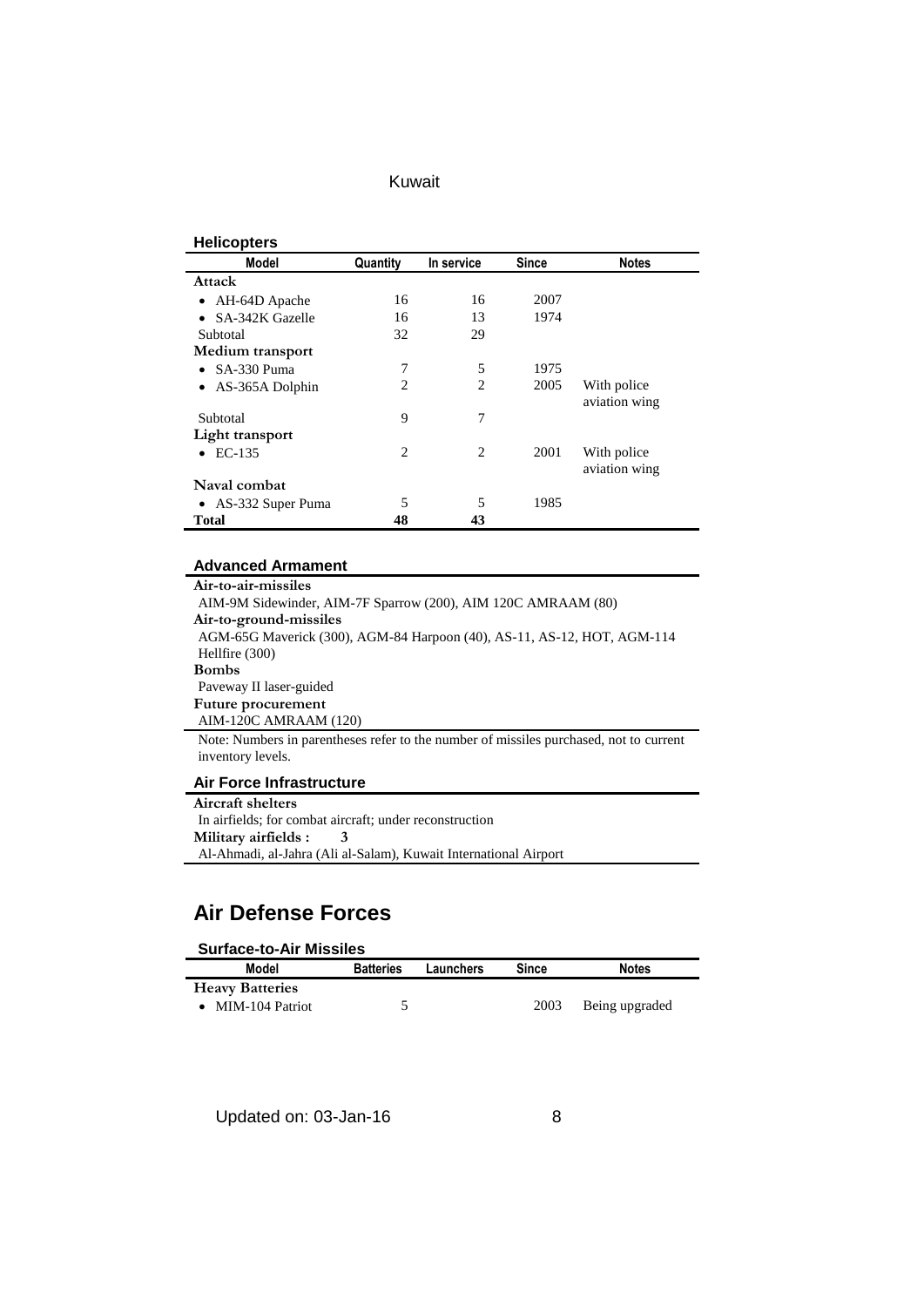| Kuwait |  |
|--------|--|
|        |  |

| <b>Model</b>                    | <b>Batteries</b> | Launchers | Since | <b>Notes</b>                                                                                             |
|---------------------------------|------------------|-----------|-------|----------------------------------------------------------------------------------------------------------|
| PAC-2                           |                  |           |       | with GEM-T                                                                                               |
| MIM-23B Improved<br><b>HAWK</b> | 6                |           | 1977  |                                                                                                          |
| Total                           | 11               |           |       |                                                                                                          |
| <b>Medium Batteries</b>         |                  |           |       |                                                                                                          |
| Aspide 2000<br>$\bullet$        | 6                | 24        | 2005  | Each battery<br>constitutes 2<br>sections, each with<br>2x Aspide 2000<br>launchers, 2x<br>Oerlikon 35mm |
| Shoulder-launched               |                  |           |       |                                                                                                          |
| missiles                        |                  |           |       |                                                                                                          |
| FIM-92A Stinger<br>$\bullet$    |                  | $^{+}$    |       |                                                                                                          |
| Starburst<br>$\bullet$          |                  | 48        | 1997  | Approx. 250<br>missiles                                                                                  |
| <b>Total</b>                    |                  | $~1$ - 50 |       |                                                                                                          |
| <b>Future procurement</b>       |                  |           |       |                                                                                                          |
| Patriot PAC-3                   | 5                |           |       | Upgrading of<br>existing batteries,<br>with GEM-T and<br>PAC-3 missiles                                  |

# **Other Air Defense Systems**

| Model                                                            | Quantity | In service | <b>Since</b> | <b>Notes</b>                                                                                                 |
|------------------------------------------------------------------|----------|------------|--------------|--------------------------------------------------------------------------------------------------------------|
| Air defense systems<br>(missiles, radars and<br>guns)            |          |            |              |                                                                                                              |
| Skyguard AD<br>system (Egyptian)<br>Amoun)                       | 6        | 6          |              | Each battery<br>constitutes 2<br>sections, each with<br>$2x$ Aspide $2000$<br>launchers, 2x<br>Oerlikon 35mm |
| Short-range guns                                                 |          |            |              |                                                                                                              |
| $\bullet$ 40mm Bofors<br>$L - 70/L - 60$                         | $^{+}$   | $^{+}$     |              | Unconfirmed                                                                                                  |
| 35 <sub>mm</sub><br>$\bullet$<br>Oerlikon-Buhrle<br>2x35 GDF-002 | $^{+}$   | $^{+}$     |              | Part of Skyguard<br><b>AD</b>                                                                                |
| $\bullet$ 23mm ZSU 23x4<br>SP (Gun Dish)                         | $^{+}$   | $^{+}$     |              |                                                                                                              |
| 20mm Oerlikon<br>GAI                                             | $^{+}$   | $+$        |              |                                                                                                              |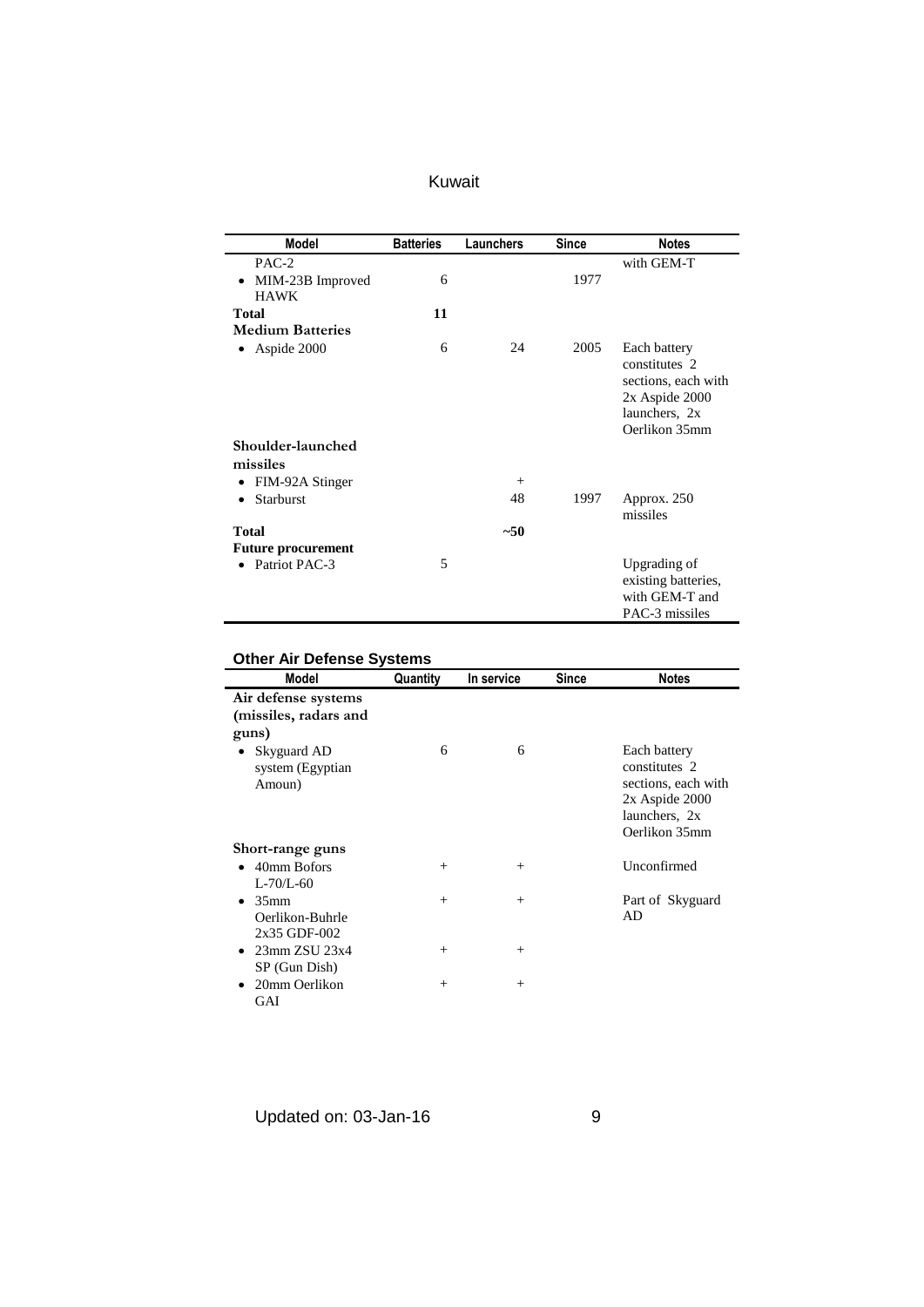| Kuwait |  |  |
|--------|--|--|
|        |  |  |

| <b>Model</b>                   | Quantity | In service | <b>Since</b> | <b>Notes</b>                                                                   |
|--------------------------------|----------|------------|--------------|--------------------------------------------------------------------------------|
| Radars                         |          |            |              |                                                                                |
| <b>TPS-75</b><br>$\bullet$     | 1        | 1          | 2012         | Operated by US<br>forces                                                       |
| • $AN/FPS-117$ (Seek<br>Igloo) | 1        | 1          |              | Being upgraded                                                                 |
| AN/TPS-32<br>$\bullet$         | 1        | 1          |              |                                                                                |
| Tiger $(TRS-2100)$             |          |            |              |                                                                                |
| TRS 22XX                       | $^{+}$   | $+$        |              |                                                                                |
| Aerostat with                  |          |            |              |                                                                                |
| airborne radars                |          |            |              |                                                                                |
| <b>KLASS</b><br>$\bullet$      | 1        | 1          | 2003         | 71M aerostat<br>Mounted with<br>AN/TPS-63 and<br>AR-900<br>intelligence system |

# **Navy**

| <b>Type</b>                           | Quantity | Length $(m.)/$<br>displacement (t.) | Notes/armament                                                      |
|---------------------------------------|----------|-------------------------------------|---------------------------------------------------------------------|
| <b>MFPBs</b>                          |          |                                     |                                                                     |
| • Istiklal (FPB-57)                   |          | 58.1/410                            | 4xExocet MM40 SSMs<br>$1x76$ mm gun<br>$2x40$ mm guns               |
| Sanbouk (TNC-45)<br>$\bullet$         | 1        | 44.9/255                            | 4xExocet MM40 SSMs<br>$1x76$ mm gun<br>$2x40$ mm guns               |
| $\bullet$ Um-Almaradim (P-<br>37 BRL) | 8        | 42/245                              | Being upgraded<br>4xSea Skua SSMs<br>$1x40$ mm gun<br>$1x20$ mm gun |
| <b>Total</b>                          | 10       |                                     |                                                                     |

### **Patrol Craft**

| Type               | Quantity | Length $(m.)/$<br>displacement (t.) | Notes/armament     |
|--------------------|----------|-------------------------------------|--------------------|
| Inttisar (OPV-310) | 4        | 31.5/150                            | $1x20$ mm gun      |
|                    |          |                                     | 1x12.7mm MG        |
| Manta              | $\theta$ | 14/10                               | 3x12.7mm MGs       |
|                    |          |                                     | 12 non operational |
| Shaheed (FPB)      | 3        | 33.3/104                            | $1x20$ mm gun      |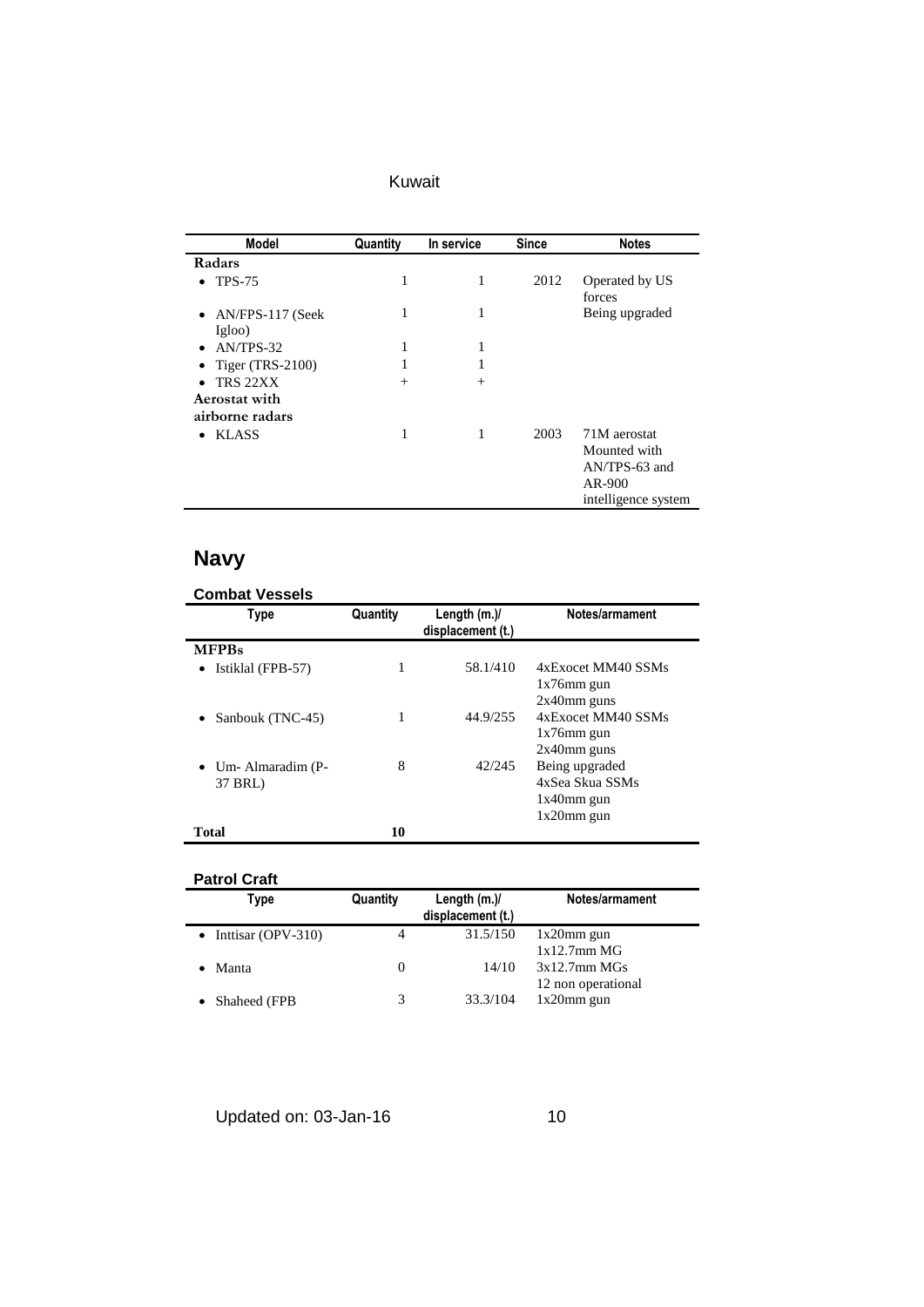| Kuwait |  |
|--------|--|
|        |  |
|        |  |
|        |  |

| Type                        | Quantity | Length (m.)/<br>displacement (t.) | Notes/armament              |
|-----------------------------|----------|-----------------------------------|-----------------------------|
| 100K)                       |          |                                   | $2x12.7$ mm M $Gs$          |
| Subahi                      | 10       | 35/104                            | $1x20$ mm gun               |
|                             |          |                                   | $2x12.7$ mm M $Gs$          |
|                             |          |                                   | With Coast Guard            |
| MK-V                        | 5        | 27.3/54                           | Being delivered.            |
|                             |          |                                   | $1x27$ mm gun               |
|                             |          |                                   | $2x12.7$ mm M $Gs$          |
|                             |          |                                   | 16 troops                   |
| Kassir Inshore<br>$\bullet$ | 3        | 21.6m                             |                             |
| Patrol crafts               |          |                                   |                             |
| (Austal)                    |          |                                   |                             |
| • Victory team $(P-46)$     | 16       | 14/8.5                            | $2x12.7$ mm M $Gs$          |
| <b>Inshore Patrol</b>       | 50       | $10-12m$                          | 33 Al-Sha'ali class, and 17 |
| crafts                      |          |                                   | Cougar class inshore PBs    |
|                             |          |                                   | carrying 12.7mm MGs         |
| <b>Total</b>                | 91       |                                   |                             |
| Future                      |          |                                   |                             |
| procurements                |          |                                   |                             |
| MK V                        | 10       | 27.3/54                           | Delivery in progress,       |
|                             |          |                                   | $1x27mm$ gun                |
|                             |          |                                   | $2x12.7$ mm M $Gs$          |
|                             |          |                                   | 16 troops                   |

| Type                       | Quantity | Length $(m.)/$<br>displacement (t.) | Notes/armament |
|----------------------------|----------|-------------------------------------|----------------|
| al-Tahaddy LCU             |          | 43/215                              | 80 tons        |
| Saffar (Loadmaster)<br>LCU |          | 33/420                              |                |
| • LCU (ST Marine)          |          | 49/300                              |                |
| Total                      |          |                                     |                |

# **Auxiliary Vessels**

| Type                                                          | Quantity | Length $(m.)/$<br>displacement (t.) | Notes/armament                                         |
|---------------------------------------------------------------|----------|-------------------------------------|--------------------------------------------------------|
| Sawahil (Dorrar<br>Support ship)<br><b>Future procurement</b> |          | 55.4/545                            | $2x12.7$ mm M $Gs$                                     |
| Nautilus (Swiftship<br>176) SDV                               |          | 54 <sub>m</sub>                     | Under negotiations<br>$1x27$ mm Gun<br>$2x12.7$ mm MGs |